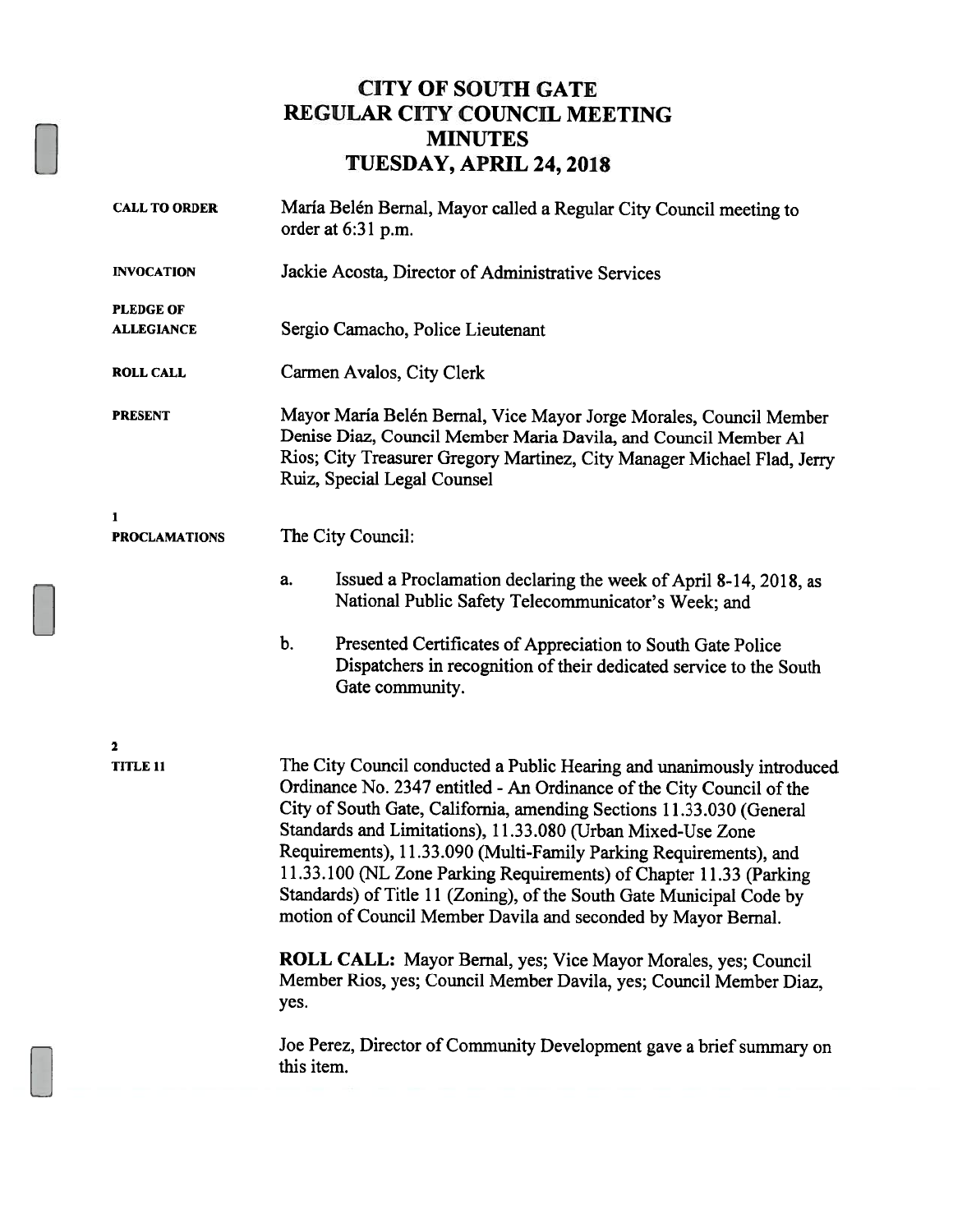2TITLE <sup>11</sup> CONT'D Mayor Bernal opene<sup>d</sup> the Public Hearing at 6:42 p.m.

> Virginia Johnson, <sup>5751</sup> McKinley Avenue she is having trouble visualizing what constitutes <sup>a</sup> front yar<sup>d</sup> setback for legally built houses with no garage. For legally built houses with no garage are we going to allowing the 12 feet in front of the house or on the side of the house?

Nick Godoy, 8611 San Gabriel Avenue stated if the property does not have a lawn, if it has cement or sand in the front then it is not a lawn and can't be sited.

Mayor Bernal asked if anyone else in the audience wishes to speak on this item. Seeing no one step forward; Mayor Bemal closed the Public Hearing at 6:46 p.m.

Council Member Davila asked Mr. Perez if the changes that are being requested is to approve parking in front of the houses.

Mr. Perez answered that it would ensure that vehicles in the front yar<sup>d</sup> setback, in <sup>a</sup> residential area could only be parked on an approve<sup>d</sup> driveway area. Anything outside of that would be prohibited.

Council Member Rios asked what caused this item to be considered.

Mr. Perez answered that we discovered through public calls and when our parking officers went out to issue <sup>a</sup> citation that the citation number wasn't matching the new code number that was in the new zoning code from 2015. Also, there was lack of clarity from <sup>a</sup> parking enforcement standard as to issuing citations. For instance, an officer driving down the street wouldn't know if the car is going to be located in a neighborhood low zone oppose<sup>d</sup> to <sup>a</sup> neighborhood medium zone, this helps with an enforcement stand point.

Vice Mayor Morales stated that basically the purpose of this item to clean up the langue in the Ordinance because it has always been <sup>a</sup> lawn and asked what about residence that have pave<sup>d</sup> an extra amount on the driveway.

Mr. Perez answered that the code allows <sup>a</sup> <sup>12</sup> foot wide driveway for <sup>a</sup> property that has a garage in the back of the property with a long driveway, if you have <sup>a</sup> garage that is frontloaded up towards the front of the property <sup>a</sup> two car garage is <sup>20</sup> foot wide. From <sup>a</sup> policy stand point people are allowed to have <sup>a</sup> <sup>3</sup> foot walkway but what we have seen in the city is that people fill this walkway in to allow for another vehicle to park.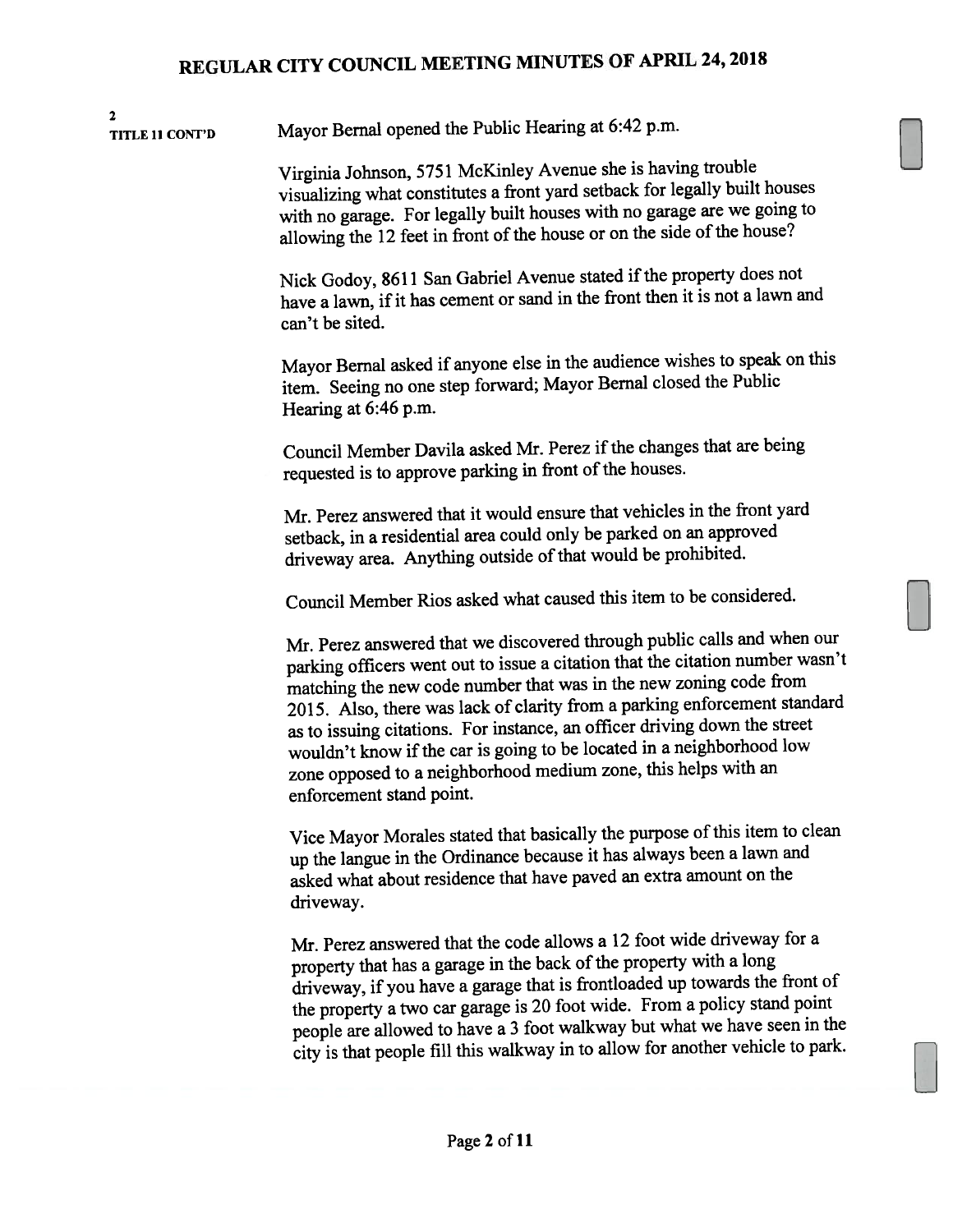2

TITLE <sup>11</sup> CONT'D Mayor Bemal clarified that ifthere is that 20 foot driveway in front ofthe garage and they added to the 3 foot walkway that is considered against this code.

> Mr. Perez responded that the current City policy is not to let those two connect. If these two areas were to connect we would deal with this as a code enforcement issue.

Mayor Bernal asked what happens if the connection of the two areas already exists.

Mr. Perez states that the responsibility falls upon the property owner and then the issue goes through the City's normal code enforcement process.

Mike Flad, City Manager stated that the City Council has approved a citywide parking study which gather a lot of information and include a lot of public meetings. He suspects that one issue that will come from the study is alternatives can be provided for this item.

Vice Mayor Morales asked that if we take the parking study into consideration, should Council not vote on this item today and wait for the report to come back.

Staff recommends moving forward on this item since we are having enforcement issues as a result of conflict on the code.

Mayor Bernal clarified that the lawn does not need to have grass.

Mr. Perez responded that the actual code verbiage doesn't say lawn it says that you have to park on an approved driveway surface.

DEVIATE FROM

THE AGENDA At this time, there being no objections, Mayor Bernal stated that item 15 would be considered out of its regular agenda order.

15

SPORTS CENTER The City Council unanimously approved A and B by motion of Council Member Davila and seconded by Mayor Bernal.

- a. Adopted Resolution No. 7811 entitled A Resolution of the City Council of the City of South Gate, California, naming the South Gate Swim Stadium as the "Patricia G. Mitchell Swim Stadium"; and
- b. Appropriated \$500 for purchase of the sign and direct staff to place signage at the entrance to the "Patricia G. Mitchell Swim Stadium."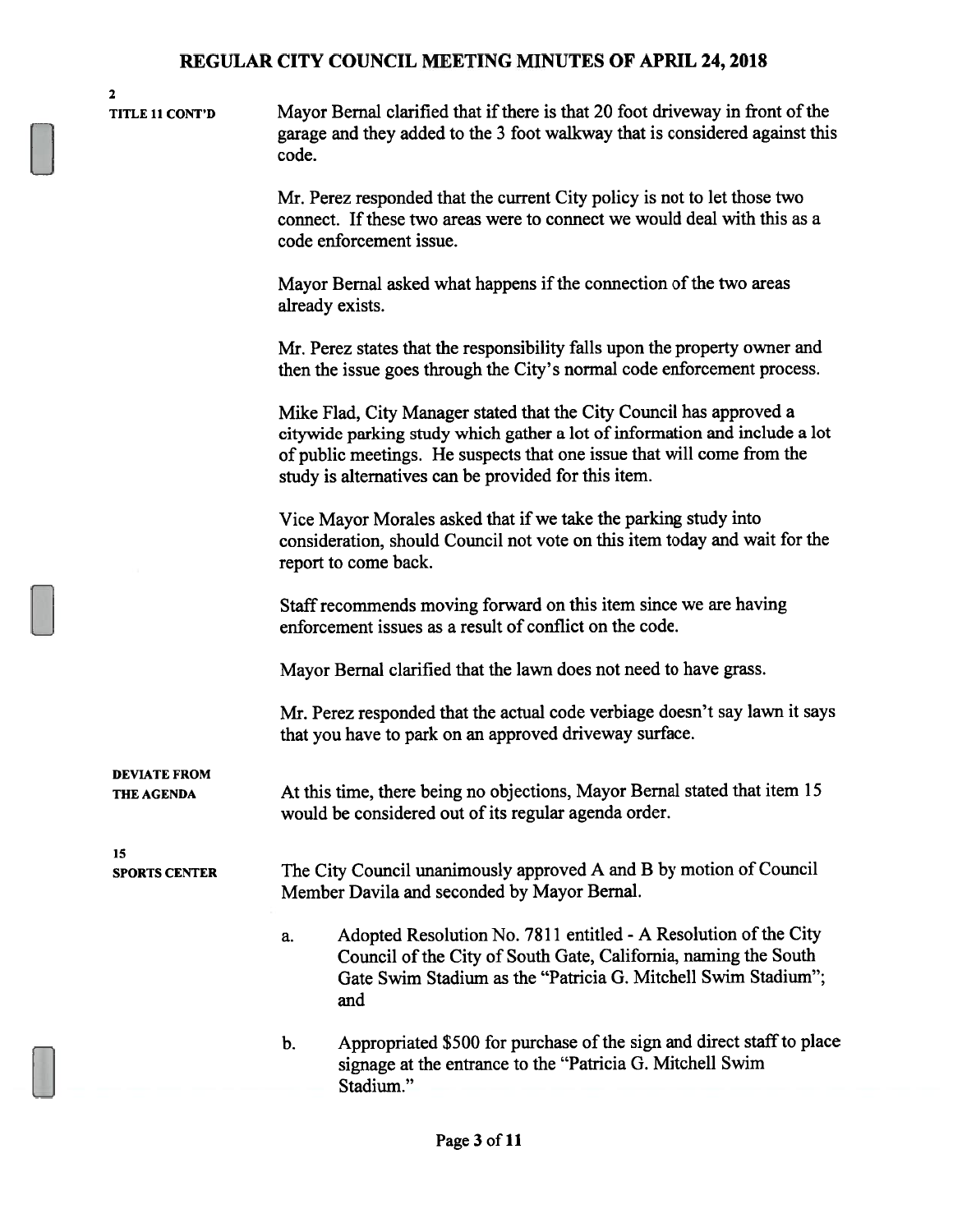| $\overline{\mathbf{3}}$<br><b>TITLE 11</b> | The City Council conducted a Public Hearing to consider waiving the<br>reading in full and introducing Ordinance No. 2348 amending Table<br>11.51-1 (Application and Review Authority), of Section 11.51.030<br>(Review Types and Responsibilities), and 11.51.060 (Design Review), of<br>Chapter 11.51 (Permits and Procedures), of Title 11 (Zoning), of the South<br>Gate Municipal Code adopting a revised discretionary review process and<br>thresholds for potential new development projects citywide.<br>This item was moved to the Special City Council Meeting of May 4, 2018.<br>Joe Perez, Director of Community Development gave a brief summary on<br>this item.<br>Mayor Bernal asked if anyone in the audience wishes to speak on this<br>item. Seeing no one step forward; Mayor Bernal closed the Public<br>Hearing.<br>Mike Flad, City Manager suggested that this item be added to the Special                     |
|--------------------------------------------|-----------------------------------------------------------------------------------------------------------------------------------------------------------------------------------------------------------------------------------------------------------------------------------------------------------------------------------------------------------------------------------------------------------------------------------------------------------------------------------------------------------------------------------------------------------------------------------------------------------------------------------------------------------------------------------------------------------------------------------------------------------------------------------------------------------------------------------------------------------------------------------------------------------------------------------------|
|                                            | City Council Meeting of May 4, 2018<br>Council Member Davila requested a hard copy of this item and agreed that<br>it be brought back on May 4 <sup>th</sup> .                                                                                                                                                                                                                                                                                                                                                                                                                                                                                                                                                                                                                                                                                                                                                                          |
| 4<br><b>PASSPORT</b>                       | The City Council conducted a Public Hearing and unanimously adopted<br>Resolution No. 7802 entitled - A Resolution of the City Council of the<br>City of South Gate, California, amending Resolution No. 7668 (Schedule<br>of Fees) and Resolution No. 7779 (Establishing Passport -Related Fees) to<br>increase the Passport Application Acceptance Fee from \$25.00 per<br>application to \$35.00 per application by motion of Council Member<br>Davila and seconded by Council Member Rios.<br>Carmen Avalos, City Clerk gave a brief summary on this item.<br>Mayor Bernal opened the Public Hearing.<br>Gil Hurtado, 10001 Frontage Road, Space 215 asked if the revenue and<br>expenditures for passport services could be included as part of the budget<br>report.<br>Mayor Bernal asked if anyone else in the audience wishes to speak on this<br>item. Seeing no one step forward; Mayor Bernal closed the Public<br>Hearing. |
|                                            | Council Member Rios asked is there a difference in the charges at the post<br>office.                                                                                                                                                                                                                                                                                                                                                                                                                                                                                                                                                                                                                                                                                                                                                                                                                                                   |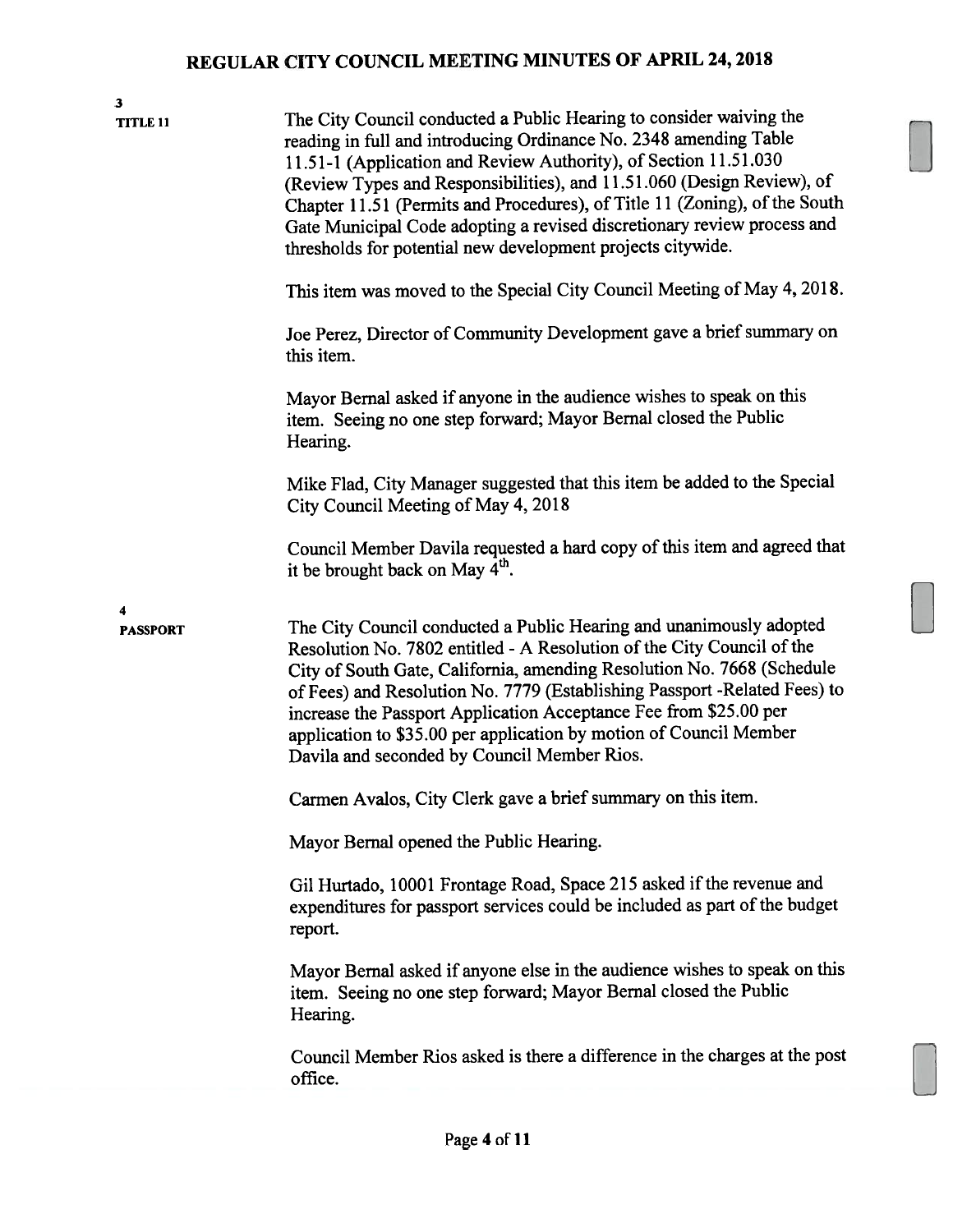| 4                                                        |                                                                                                                                                                                                                                                                                                                                                                      |
|----------------------------------------------------------|----------------------------------------------------------------------------------------------------------------------------------------------------------------------------------------------------------------------------------------------------------------------------------------------------------------------------------------------------------------------|
| <b>PASSPORT CONT'D</b>                                   | City Clerk Avalos answered that there is no difference in cost. The \$35.00<br>processing fee actually stays in the City and goes to the general fund. The<br>cost for the passport itself goes to the U.S. Department of State and the<br>City receives nothing. Any agency in the United States that processes<br>passports follows the same fees and regulations. |
| <b>COMMENTS FROM</b><br><b>THE AUDIENCE</b>              | Margaret Tellon, 10001 Frontage Road, Space 194 expressed concerns of<br>Health Hazards.                                                                                                                                                                                                                                                                             |
|                                                          | Oscar Bardales, 4216 Firestone Boulevard expressed concerns of lack of<br>parking on Firestone Boulevard during construction.                                                                                                                                                                                                                                        |
|                                                          | Arlene Bardales, 4216 Firestone Boulevard expressed concerns of lack of<br>parking on Firestone Boulevard during construction.                                                                                                                                                                                                                                       |
|                                                          | Laura Vega expressed concerns of lack of parking on Firestone Boulevard<br>during construction.                                                                                                                                                                                                                                                                      |
|                                                          | Adian Landa, with Assembly Member Anthony Rendon, will be hosting<br>Veterans Resource Fair on Saturday, April 28, 2018 and would like to<br>invite everyone to attend.                                                                                                                                                                                              |
|                                                          | Gabriela Cid, with Congresswomen Nanette Barragan provided their<br>monthly report.                                                                                                                                                                                                                                                                                  |
|                                                          | Virginia Johnson, 5157 McKinley Avenue attended the Community in<br>Action meeting and spoke on various issues.                                                                                                                                                                                                                                                      |
|                                                          | Maria Elena Ramirez, 8965 Bryson Avenue stated that her landlord is<br>taking over her business. She has searched the City and hasn't been able<br>to find a place to move her business. She feels that the City doesn't<br>support small businesses.                                                                                                                |
|                                                          | Nick Godoy, 8611 San Gabriel Avenue stated that after meeting with the<br>City Manager and the Chief of Police the parking problems on his block<br>have improved.                                                                                                                                                                                                   |
| <b>REPORT AND COMMENTS</b><br><b>FROM CITY OFFICIALS</b> | Paul Adams, Parks and Recreation Director announced that May 5 <sup>th</sup> is<br>opening weekend for the JAA at the Park; on the 12 <sup>th</sup> will be the Spring Fit<br>5K run and Night Golf this Saturday.                                                                                                                                                   |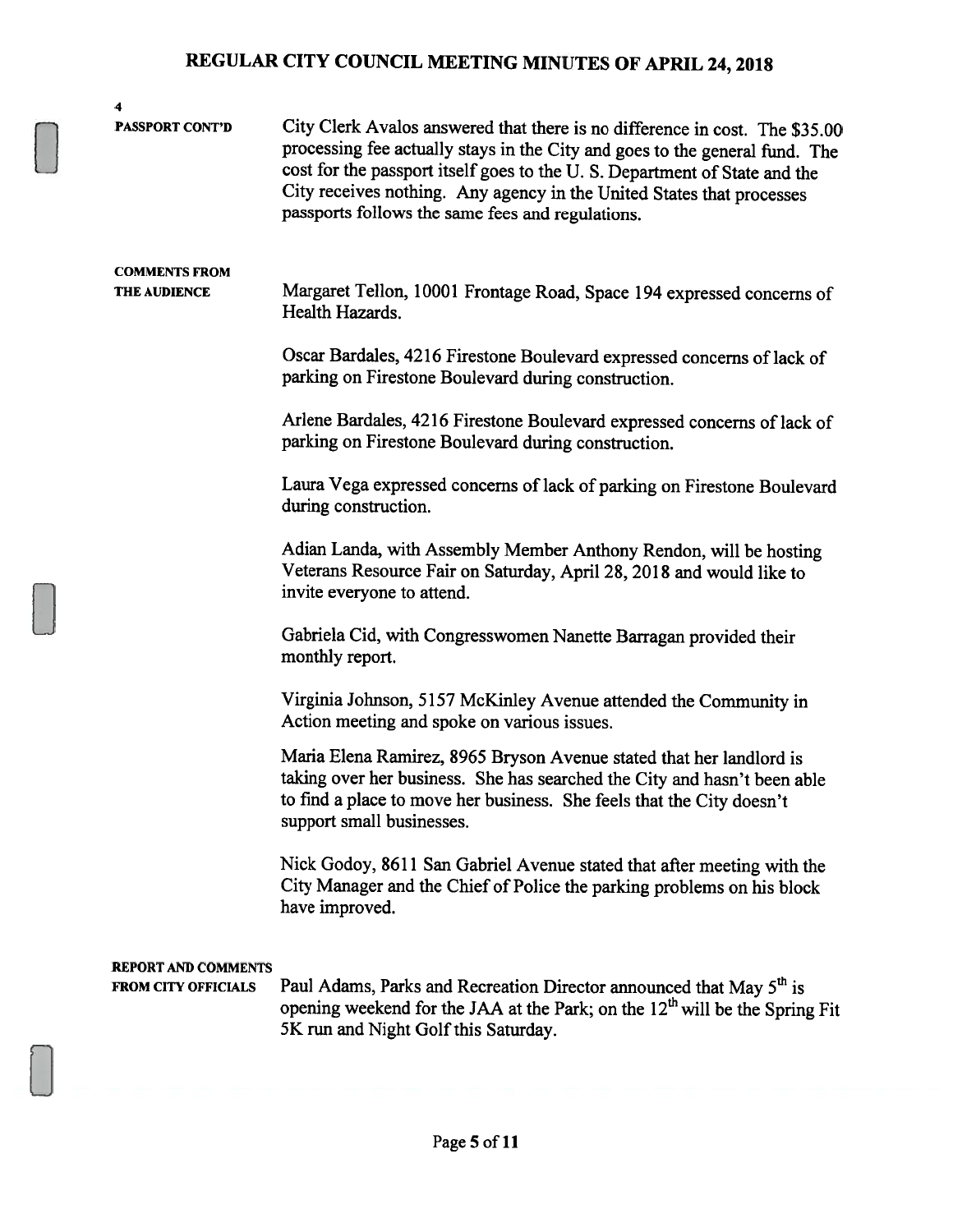#### REPORT AND COMMENTS FROM CITY OFFICIALS

CONTINUED Carmen Avalos, City Clerk stated that last week she attended <sup>a</sup> meeting at the County Register Recorders Office as part of the Voter's Community Outreach Program. They discussed the many Special Elections that will be held this year and there was also <sup>a</sup> presentation by the Los Angeles County Sheriff Department and the ACLU to bring forward the opportunity for people who are in prison or on probation be allowed to vote. Many studies have been done showing people who are more civically engaged, are more likely not to return to prison. At our primary election in June there are <sup>a</sup> total of <sup>27</sup> candidate for governor and 32 candidates for senator and reminders will be sent out to the voters stating that you can only vote for one candidate. There are many changes coming as the county is looking at SB415, SB450 and all mail elections. Council Member Davila reported that Padres Unidos was recognized for

their work in the community. She also thanked everyone that attended the South Gate Women's Conference and this Saturday they will be celebrating the Day of the Child

Council Member Diaz attended the HUB Cities meeting and they reorganized. The new chairperson is Graciela Ortiz from Huntington Park and the new vice chairperson is Baru Sanchez, from Cudahy. HUB Cities has received funding for an additional two years of services. She also attended the League conference where she is on the committee for environmental quality. Lastly, she attended the vector control meeting and had no mosquitos to repor<sup>t</sup> from this meeting.

Vice Mayor Morales attended the League of California Cities and reported on AB1912, AB2123 and SB827. At Contract Cities we had our board meeting and he also attended Earth Day at South Gate Park.

Mayor Bernal attended the Independent Cities Association and Career Day at Montera Elementary School. Earth Day was an awesome event and thanked everyone for their hard work.

CONSENT CALENDAR Agenda Items 6, 7, 8, <sup>13</sup> and <sup>14</sup> were unanimously approve<sup>d</sup> by motion of Council Member Davila and seconded by Vice Mayor Morales. Items 5, 9, 11, and <sup>12</sup> were removed for separate discussion.

5 SIDEWALK

- IMPROVEMENT The City Council unanimously approved A, B, C, and D by motion of Vice Mayor Morales and seconded by Mayor Bernal.
	- a. Adopted Resolution No. <sup>7803</sup> entitled -<sup>A</sup> Resolution of the City Council of the City of South Gate, California, adopting the Local Streets and Roads Funding Program Project List for Fiscal Year 2018/19 to comply with Senate Bill <sup>1</sup> requirements;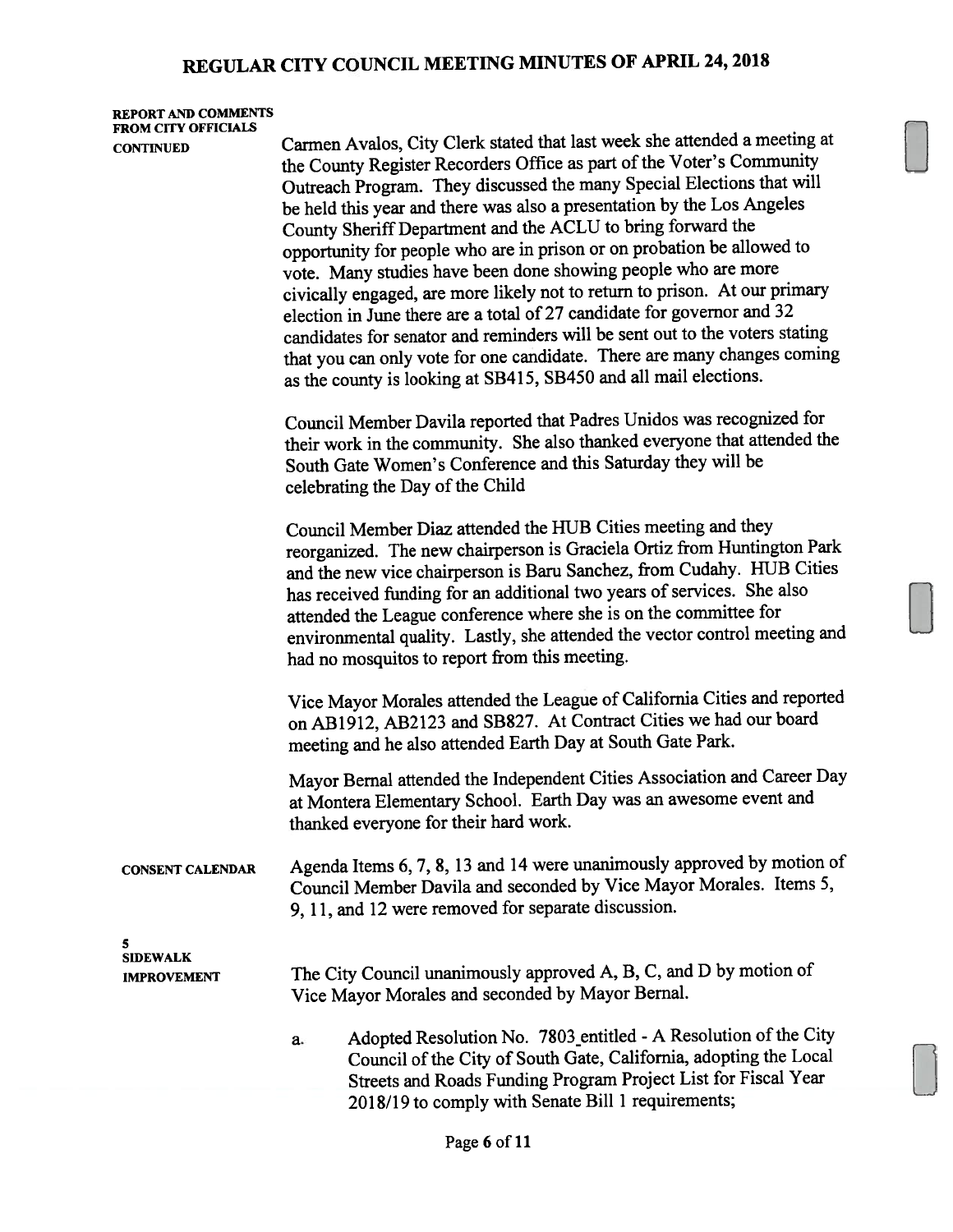| 5<br><b>SIDEWALK</b><br><b>IMPROVEMENT CONT'D</b> | b. | Amended the Capital Improvement Program to incorporate the<br>Citywide Sidewalk Improvement Project, Phase VI, City Project<br>No. 599-ST;                                                                                                                                                                                                                                               |
|---------------------------------------------------|----|------------------------------------------------------------------------------------------------------------------------------------------------------------------------------------------------------------------------------------------------------------------------------------------------------------------------------------------------------------------------------------------|
|                                                   | c. | Directed the Director of Administrative Services to create a new<br>Capital Improvement Account for the Citywide Sidewalk<br>Improvement Project, Phase VI, City Project No. 599-ST; and                                                                                                                                                                                                 |
|                                                   | d. | Appropriated \$1,000,000 in Senate Bill 1 funds from the Fiscal<br>Year 2018/19 estimated distribution to two projects as identified in<br>the Local Streets and Roads Funding Program Project List for<br>Fiscal Year 2018/19.                                                                                                                                                          |
| 6<br><b>MAINTENANCE</b>                           |    |                                                                                                                                                                                                                                                                                                                                                                                          |
| <b>DISTRICT NO. 1</b>                             |    | The City Council unanimously adopted A and B during consideration of<br>the Consent Calendar.                                                                                                                                                                                                                                                                                            |
|                                                   | a. | Adopted Resolution No. 7804 entitled - A Resolution of the City<br>Council of the City of South Gate, California, preliminarily<br>approving the Engineer's Report for the proceedings of the Fiscal<br>Year 2018/19 Annual Levy of Assessments within the Street<br>Lighting and Landscape Maintenance District No. 1; and                                                              |
|                                                   | b. | Adopted Resolution No. 7805 entitled - A Resolution of the City<br>Council of the City of South Gate, California, declaring the City's<br>intention to levy and collect assessments under the Fiscal Year<br>2018/19 annual levy and collection of assessments within the<br>Street Lighting and Landscape Maintenance District No. 1, and<br>setting a Public Hearing for May 22, 2018. |
| 7                                                 |    |                                                                                                                                                                                                                                                                                                                                                                                          |

ICRMA The City Council unanimously adopted Resolution No. 7806 entitled - A Resolution of the City Council of the City of South Gate, California, appointing City Council Member Maria Davila to serve as the City's delegate and reappointing Deputy Director of Administrative Services/ Human Resources & Risk Management Nellie Cobos to serve as the City's alternate delegate to the Governing Board of the Independent Cities Risk Management Authority during consideration of the Consent Calendar.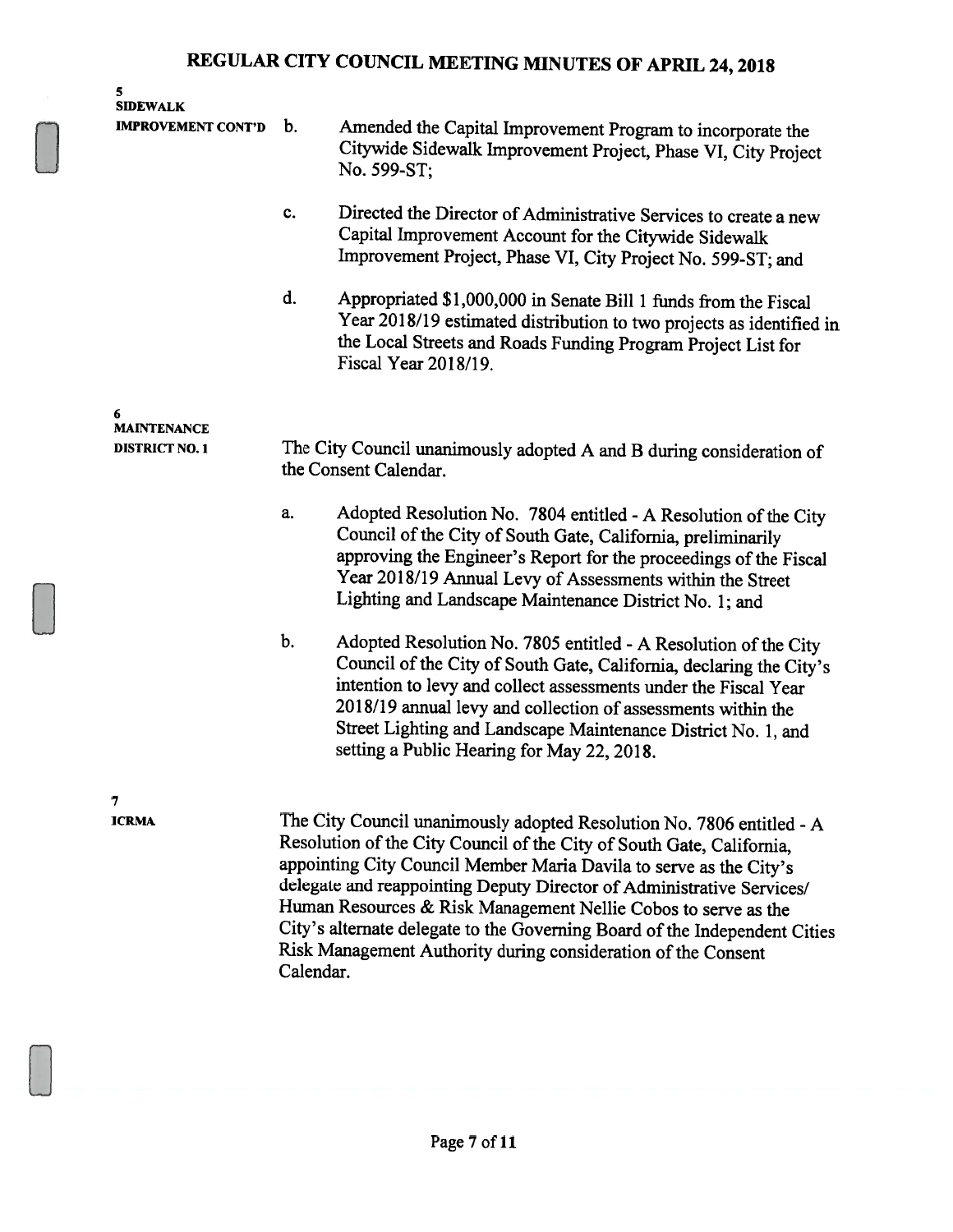| <b>CITY MEMBERSHIP</b>  | The City Council unanimously adopted Resolution No. 7807 entitled - A<br>Resolution of the City Council of the City of South Gate, California,<br>designating City Council Member Denise Diaz to serve as the City's<br>voting delegate at the Southern California Association of Governments'<br>2018 Regional Conference & General Assembly, May 2 through 4, 2018<br>during consideration of the Consent Calendar. |
|-------------------------|-----------------------------------------------------------------------------------------------------------------------------------------------------------------------------------------------------------------------------------------------------------------------------------------------------------------------------------------------------------------------------------------------------------------------|
| 9                       | The City Council adopted Resolution No. 7808 entitled - A Resolution of                                                                                                                                                                                                                                                                                                                                               |
| <b>SALARY</b>           | the City Council of the City of South Gate, California, amending<br>Resolution No. 6454 (Salary Resolution and Position Classification Plan)<br>increasing the salary of the City Clerk and approving the Schedule of<br>Salary and Benefits for the City Clerk as noted in Amendment 2 by<br>motion of Mayor Bernal and seconded by Council Member Diaz.                                                             |
|                         | Approve an increase of 3.5%, remove the \$500.00<br><b>Amendment 1:</b><br>lump sum payment and no retro pay by motion of Vice Mayor Morales<br>and seconded by Council Member Davila (motion failed).                                                                                                                                                                                                                |
|                         | ROLL CALL: Mayor Bernal, no; Vice Mayor Morales, yes; Council<br>Member Rios, no; Council Member Davila, yes; Council Member Diaz,<br>no.                                                                                                                                                                                                                                                                             |
|                         | Amendment 2: Approve an increase of 3.5%, remove \$500.00 lump sum<br>payment, bring the item back to City Council in a year to review and<br>approve retro pay starting from February 18, 2018 by motion of Mayor<br>Bernal and seconded by Council Member Diaz.                                                                                                                                                     |
|                         | ROLL CALL: Mayor Bernal, yes; Vice Mayor Morales, no; Council<br>Member Rios, yes; Council Member Davila, yes; Council Member Diaz,<br>yes.                                                                                                                                                                                                                                                                           |
| <b>EXCUSED FROM</b>     |                                                                                                                                                                                                                                                                                                                                                                                                                       |
| <b>MEETING</b>          | At this time, Vice Mayor Morales was excused from the meeting and<br>departed from the Council Chambers.                                                                                                                                                                                                                                                                                                              |
| 10                      | This item was removed from the Agenda.                                                                                                                                                                                                                                                                                                                                                                                |
| 11<br><b>CITY OWNED</b> |                                                                                                                                                                                                                                                                                                                                                                                                                       |
| <b>PROPERTY</b>         | The City Council unanimously approved A and B by motion of Council<br>Member Davila and seconded by Council Member Rios.                                                                                                                                                                                                                                                                                              |
|                         | Approved the Exclusive Negotiation Agreement (Contract 3436)<br>a.<br>establishing a one-year time period for exclusive negotiations with<br>Primestor Development, Inc., for the purchase and development of<br>City-owned property at 5821 Firestone Boulevard; and                                                                                                                                                 |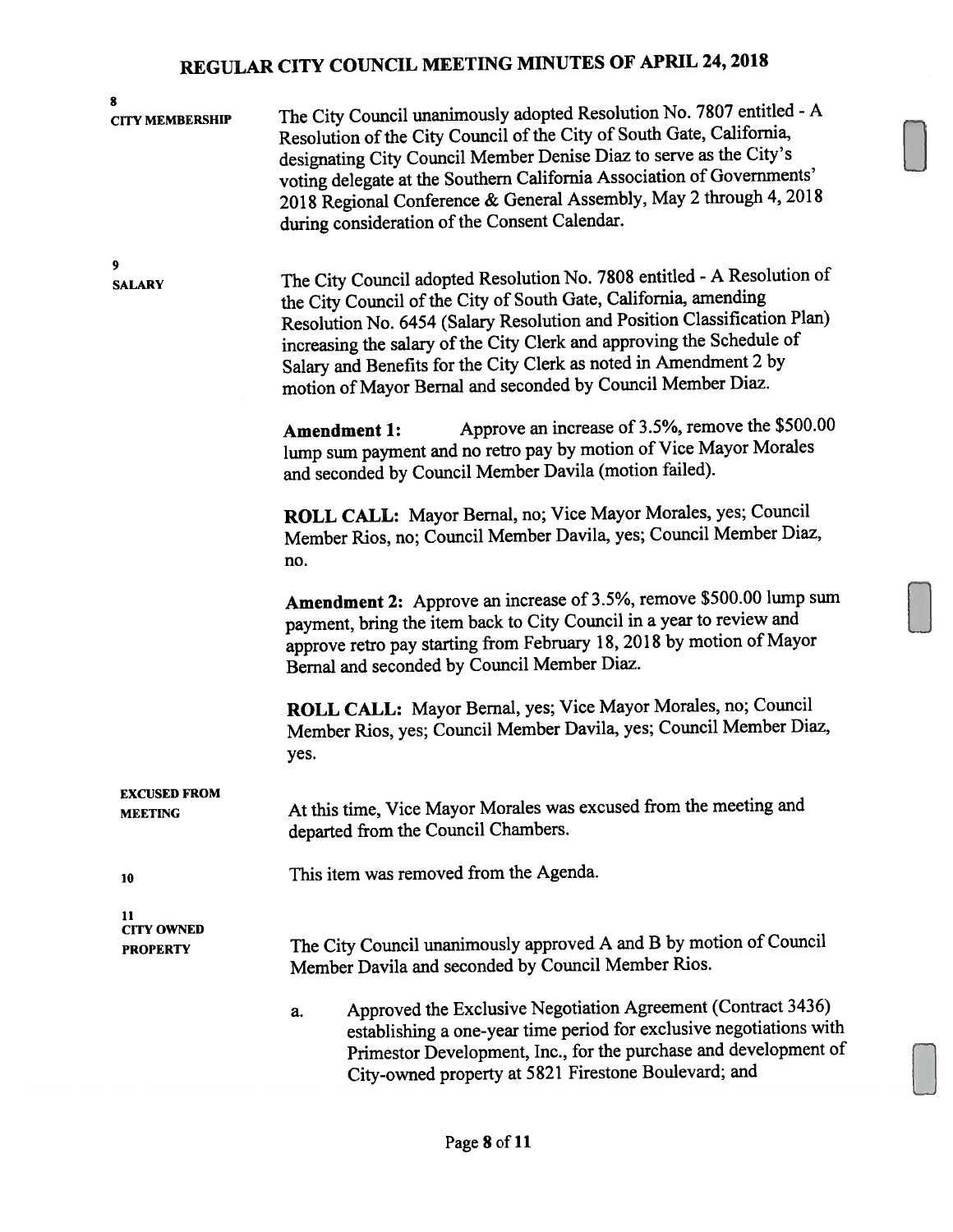| 11<br><b>CITY OWNED</b><br><b>PROPERTY CONT'D</b> | b.                                                                                                                          | Authorized the Mayor to execute the Agreement in a form<br>acceptable to the City Attorney.                                                                                                                                                                                                                                                                                                                                                                                                                                                        |
|---------------------------------------------------|-----------------------------------------------------------------------------------------------------------------------------|----------------------------------------------------------------------------------------------------------------------------------------------------------------------------------------------------------------------------------------------------------------------------------------------------------------------------------------------------------------------------------------------------------------------------------------------------------------------------------------------------------------------------------------------------|
| 12                                                |                                                                                                                             |                                                                                                                                                                                                                                                                                                                                                                                                                                                                                                                                                    |
| 10920 GARFIELD PLACE                              | The City Council unanimously approved A, B and C by motion of Council<br>Member Davila and seconded by Council Member Rios. |                                                                                                                                                                                                                                                                                                                                                                                                                                                                                                                                                    |
|                                                   | a.                                                                                                                          | Approved the Notice of Exemption on an environmental finding of<br>Categorical Exemption for the property at 10920 Garfield Place for<br>a five (5) year term; and                                                                                                                                                                                                                                                                                                                                                                                 |
|                                                   | b.                                                                                                                          | Approved the Lease Agreement (Contract 3437) with Hughes<br>Brothers Aircrafters, Inc., for a parking lot at 10920 Garfield<br>Place; and                                                                                                                                                                                                                                                                                                                                                                                                          |
|                                                   | c.                                                                                                                          | Authorized the Mayor to execute the Lease Agreement in a form<br>acceptable to the City Attorney.                                                                                                                                                                                                                                                                                                                                                                                                                                                  |
|                                                   |                                                                                                                             |                                                                                                                                                                                                                                                                                                                                                                                                                                                                                                                                                    |
| 13<br><b>SUBDIVISION</b>                          | The City Council unanimously approved A and B during consideration of<br>the Consent Calendar.                              |                                                                                                                                                                                                                                                                                                                                                                                                                                                                                                                                                    |
|                                                   | a.                                                                                                                          | Resolution No. 7809 entitled - A Resolution of the City Council of<br>the City of South Gate, California, approving Parcel subdivision of<br>the property located at 12221 Industrial Avenue, South Gate,<br>California, (APN No. 6243-026-900) to subdivide the parcel into<br>two parcels to secure a dedicated electrical service line from<br>Southern California Edison for the Hollydale Resource Center and<br>authorizing the Mayor to execute the Grant Deed in a form<br>acceptable to the City Attorney to subdivide this property; and |
|                                                   | b.                                                                                                                          | Directed the City Clerk to record the Parcel subdivision with the<br>Los Angeles County Recorder's office.                                                                                                                                                                                                                                                                                                                                                                                                                                         |
|                                                   |                                                                                                                             |                                                                                                                                                                                                                                                                                                                                                                                                                                                                                                                                                    |
| 14<br><b>MINUTES</b>                              |                                                                                                                             | The City Council unanimously approved A and B during consideration of<br>the Consent Calendar.                                                                                                                                                                                                                                                                                                                                                                                                                                                     |
|                                                   | a.                                                                                                                          | The Special and Regular Meeting minutes of March 13, 2018; and                                                                                                                                                                                                                                                                                                                                                                                                                                                                                     |
|                                                   | b.                                                                                                                          | The Special Joint Meeting of the City Council, Housing Authority,<br>& Successor Agency to the Community Development Commission<br>of the City of South Gate minutes of March 13, 2018.                                                                                                                                                                                                                                                                                                                                                            |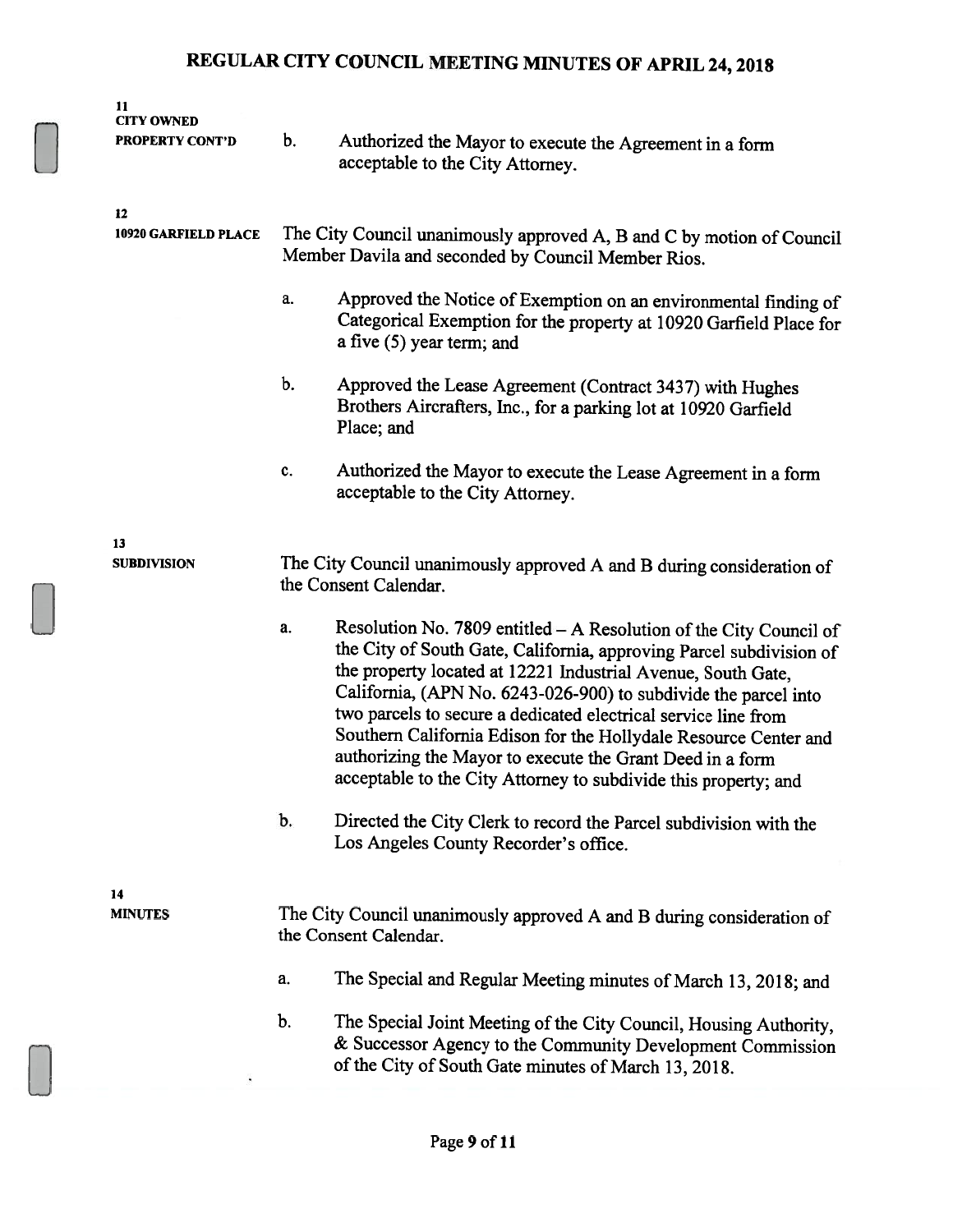16

 $\overline{\text{BUDGET}}$  The City Council approved 1, 2, 3, 4, 5, 6, and 7 by motion of Mayor Bernal and seconded by Council Member Davila. Vice Mayor Morales was absent.

- 1. Received and filed the mid-year budget repor<sup>t</sup> for fiscal year 2017/18;
- 2. Appropriated \$95,000 from the unassigned General Fund balance to account no. 100-603- 41-6101 for completion of the Gateway District and Tweedy Mile Specific Plans;
- 3. Appropriated \$30,000 from the unassigned General Fund balance to account no. 100-461-61-6701 for replacement of tables and chairs at the South Gate Auditorium;
- 4. Appropriated \$60,000 from the unassigned General Fund balance to account no. 711-2229 for hosting the <sup>2018</sup> California Contract Cities Association Annual Conference;
- 5. Appropriated \$55,000 from the unassigned Gas Tax Fund balance to account no. 212-713-31-6701 for re-wiring of light fixtures on Alameda Street;
- 6. Appropriated \$75,000 from the unassigned Prop <sup>C</sup> Fund balance to account no. 222-780-31-9400 for the replacement of three damaged traffic signal poles; and
- 7. Appropriated \$250,000 from the unassigned Water Fund balance to account no. 411-731-71-9573 for the California Avenue Water Main project.

17

PRESENTATIONS The City Council considered providing staff with direction regarding the propose<sup>d</sup> Home Recognition Program.

This item was moved to the Special City Council Meeting of May 4<sup>th</sup>.

E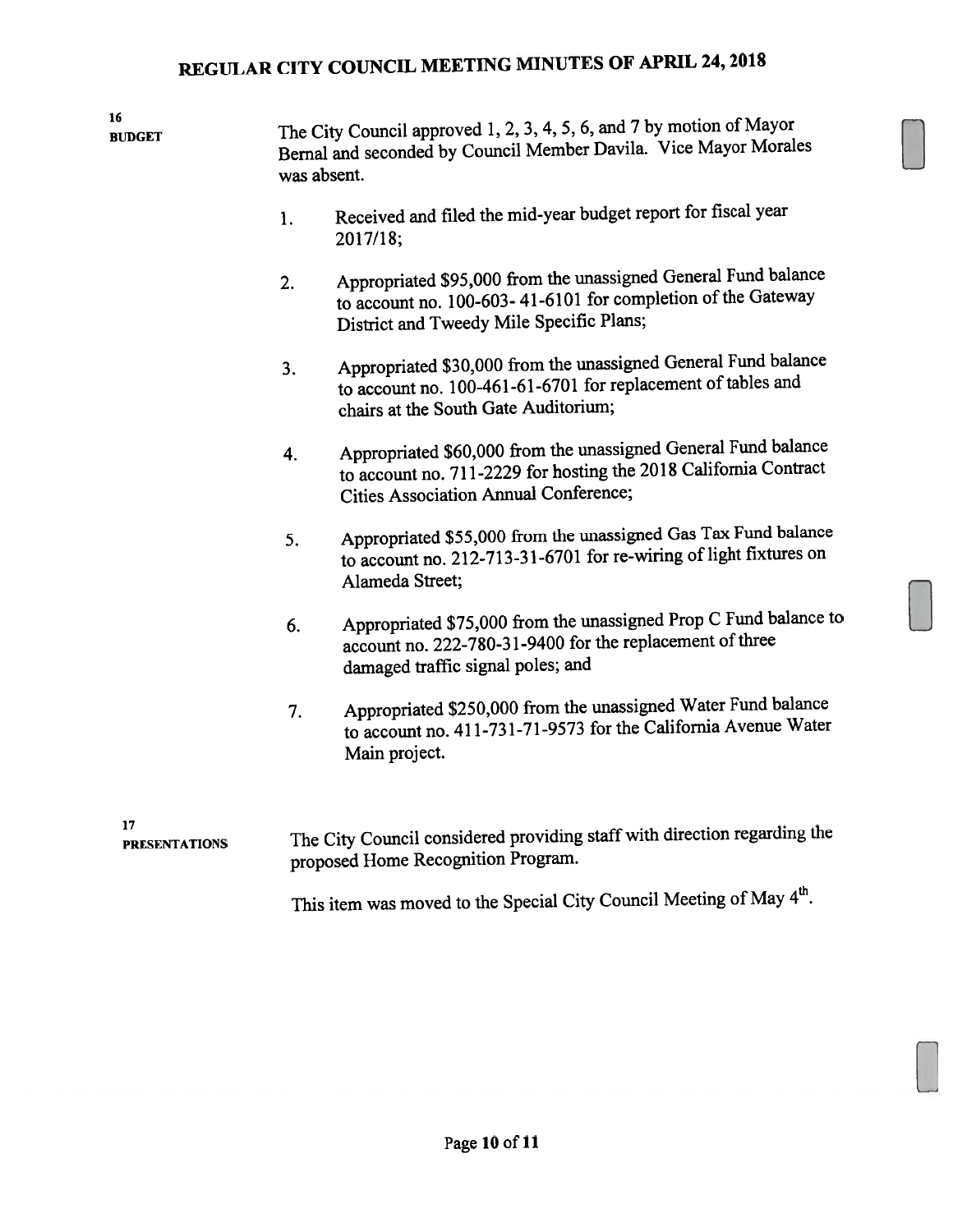18

WARRANTS The City Council approved the Warrants and Cancellations for April 24, <sup>2018</sup> by the motion Council Auditor Davila and seconded by Council Member Rios. Vice Mayor Morales was absent.

| Total of Checks:                    | \$2,655,830.09    |  |
|-------------------------------------|-------------------|--|
| Voids:                              | $(S \t 2,722.87)$ |  |
| <b>Total of Payroll Deductions:</b> | \$396,959.83      |  |
| Grand Total:                        | \$2,256,147.39    |  |

Cancellations: 76752

ADJOURNMENT Mayor Bernal adjourned the meeting at 10:02 p.m. and seconded by Council Member Davila.

PASSED and APPROVED this 22<sup>nd</sup> day of May, 2018.

María Belén Bernal, Mayor Carmen Avalos, City Clerk

ATTEST: